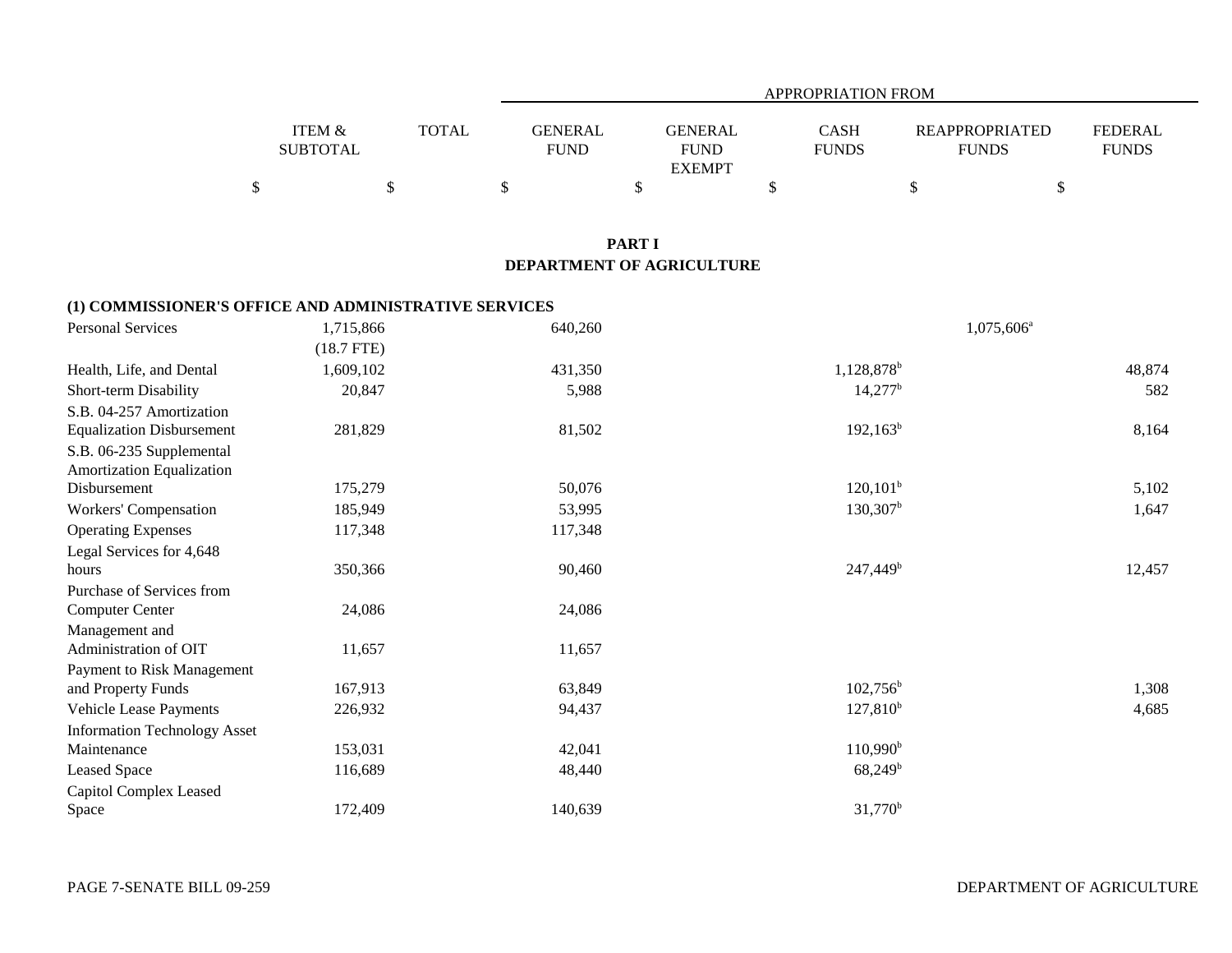|                                 |    |                           |              |                               | APPROPRIATION FROM |                                                |  |                             |                  |                                       |    |                                |
|---------------------------------|----|---------------------------|--------------|-------------------------------|--------------------|------------------------------------------------|--|-----------------------------|------------------|---------------------------------------|----|--------------------------------|
|                                 |    | ITEM &<br><b>SUBTOTAL</b> | <b>TOTAL</b> | <b>GENERAL</b><br><b>FUND</b> |                    | <b>GENERAL</b><br><b>FUND</b><br><b>EXEMPT</b> |  | <b>CASH</b><br><b>FUNDS</b> |                  | <b>REAPPROPRIATED</b><br><b>FUNDS</b> |    | <b>FEDERAL</b><br><b>FUNDS</b> |
|                                 | \$ | \$                        |              | \$                            |                    | \$                                             |  | \$                          |                  | \$                                    | \$ |                                |
| <b>Communication Services</b>   |    |                           |              |                               |                    |                                                |  |                             |                  |                                       |    |                                |
| Payments                        |    | 14,781                    |              |                               | 9,473              |                                                |  |                             | $5,308^{\rm b}$  |                                       |    |                                |
| Utilities                       |    | 146,318                   |              |                               | 91,051             |                                                |  |                             | $55,267^{\rm b}$ |                                       |    |                                |
| <b>Agricultural Statistics</b>  |    | 15,000                    |              |                               |                    |                                                |  |                             | $15,000^{\circ}$ |                                       |    |                                |
| Grants                          |    | 2,707,674                 |              |                               |                    |                                                |  |                             |                  |                                       |    | 2,707,674                      |
|                                 |    |                           |              |                               |                    |                                                |  |                             |                  |                                       |    | $(13.0$ FTE)                   |
| <b>Indirect Cost Assessment</b> |    | 100,386                   |              |                               |                    |                                                |  |                             |                  |                                       |    | 100,386                        |
|                                 |    |                           | 8,313,462    |                               |                    |                                                |  |                             |                  |                                       |    |                                |

a This amount shall be from indirect cost recoveries transferred from various divisions.

<sup>b</sup> These amounts shall be from fees collected by various cash funds within the Department.

c This amount shall be from surveys and services provided by the USDA National Agricultural Statistics Service.

## **(2) AGRICULTURAL SERVICES DIVISION**

| <b>Personal Services</b>        | 10,311,267 | 3,390,189    | $6,404,240$ <sup>a</sup> | 516,838     |
|---------------------------------|------------|--------------|--------------------------|-------------|
|                                 |            | $(43.9$ FTE) | $(104.4$ FTE)            | $(3.0$ FTE) |
| <b>Operating Expenses</b>       | 1,516,271  | 352,830      | $1,104,140^a$            | 59,301      |
| <b>Noxious Weed Management</b>  |            |              |                          |             |
| <b>Grant Program</b>            | 15,000     |              | $15,000^{\rm b}$         |             |
| Diseased Livestock Fund         | 25,000     |              | $25,000^{\circ}$         |             |
| Cervidae Disease Revolving      |            |              |                          |             |
| Fund                            | 25,000     |              | $25,000$ <sup>d</sup>    |             |
| Operating Expenses for          |            |              |                          |             |
| Aquaculture                     | 43,437     |              | $43,437$ <sup>e</sup>    |             |
| Lease Purchase Lab              |            |              |                          |             |
| Equipment                       | 85,992     | 39,672       | $46,320^{\circ}$         |             |
| <b>Indirect Cost Assessment</b> | 662,428    |              | $639,262^{\circ}$        | 23,166      |
|                                 | 12,684,395 |              |                          |             |

<sup>a</sup> These amounts shall be from various cash funds within the Department.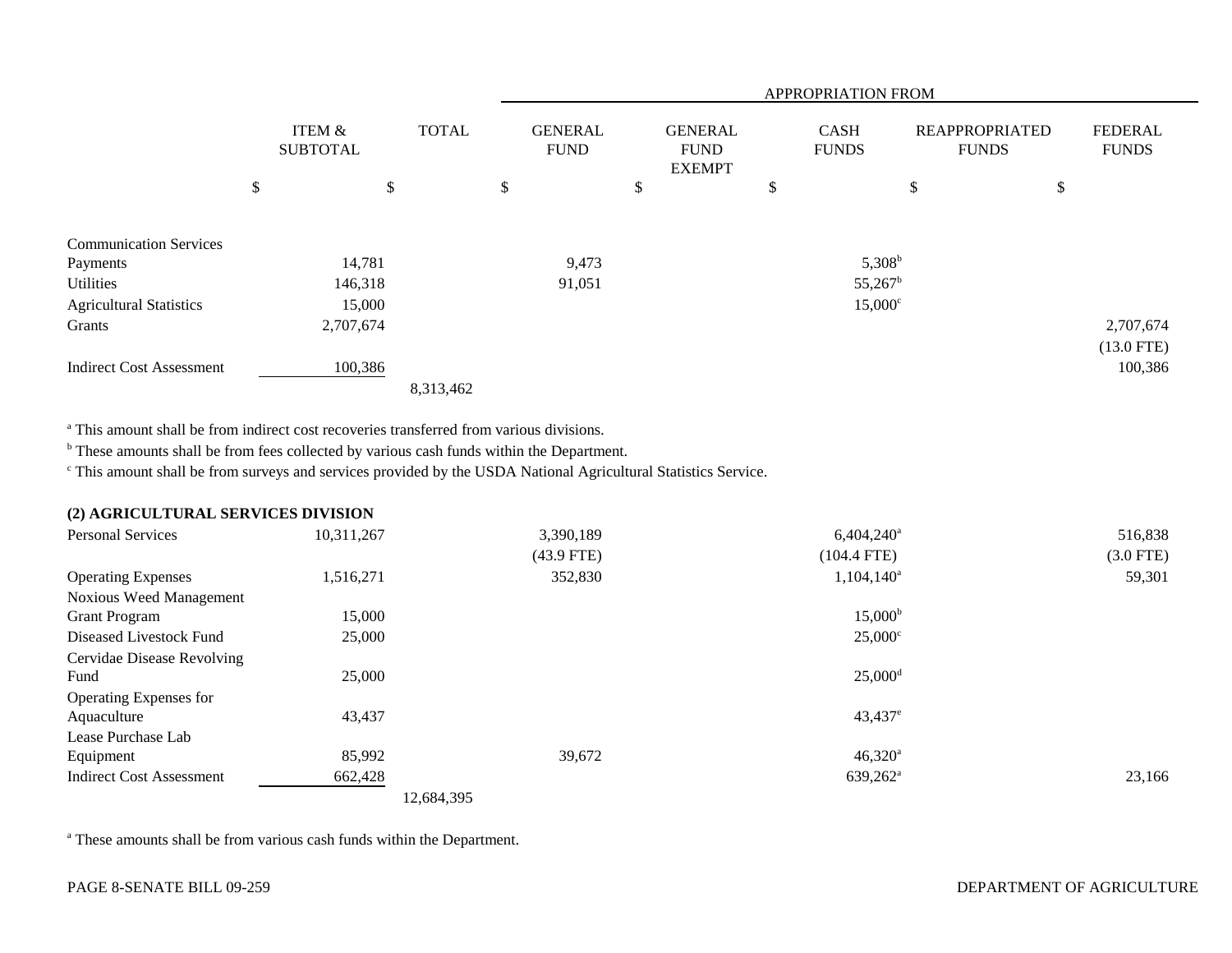|                   |              | <b>APPROPRIATION FROM</b> |                |              |                       |                |  |  |
|-------------------|--------------|---------------------------|----------------|--------------|-----------------------|----------------|--|--|
| <b>ITEM &amp;</b> | <b>TOTAL</b> | <b>GENERAL</b>            | <b>GENERAL</b> | <b>CASH</b>  | <b>REAPPROPRIATED</b> | <b>FEDERAL</b> |  |  |
| <b>SUBTOTAL</b>   |              | <b>FUND</b>               | <b>FUND</b>    | <b>FUNDS</b> | <b>FUNDS</b>          | <b>FUNDS</b>   |  |  |
|                   |              |                           | <b>EXEMPT</b>  |              |                       |                |  |  |
|                   |              |                           |                |              |                       |                |  |  |

<sup>b</sup> This amount shall be from reserves in the Noxious Weed Management Fund pursuant to Section 35-5.5-116 (1), C.R.S.

<sup>c</sup> This amount shall be payment for damages available from reserves in the Diseased Livestock Indemnity Fund, pursuant to Section 35-50-114 (3), C.R.S. Moneys in the Diseased Livestock Indemnity Fund are continuously appropriated and are included for informational purposes only.

<sup>d</sup> This amount shall be payment for damages available from the Cervidae Disease Revolving Fund, pursuant to Section 35-50-115 (1) (a), C.R.S. Moneys in the Cervidae Disease Revolving Fund are continuously appropriated and are included for informational purposes only.

<sup>e</sup> This amount shall be from the Aquaculture Cash Fund pursuant to Section 35-24.5-111, C.R.S.

| (3) AGRICULTURAL MARKETS DIVISION |
|-----------------------------------|
|-----------------------------------|

| <b>Personal Services</b>        | 414,804 | 414,804     |                       |                  |
|---------------------------------|---------|-------------|-----------------------|------------------|
|                                 |         | $(4.7$ FTE) |                       |                  |
| <b>Operating Expenses</b>       | 82,577  | 32,123      | $50,454$ <sup>a</sup> |                  |
| Economic Development            |         |             |                       |                  |
| Grants                          | 45,000  |             |                       | $45,000^{\rm b}$ |
| <b>Agricultural Development</b> |         |             |                       |                  |
| Board                           | 574,837 |             | $574,837^{\circ}$     |                  |
|                                 |         |             | $(0.5$ FTE)           |                  |
| <b>Indirect Cost Assessment</b> | 3,861   |             | $3,861$ °             |                  |
|                                 |         | 1,121,079   |                       |                  |

<sup>a</sup> This amount shall be from various economic development programs.

<sup>b</sup> This amount represents a transfer from the Office of the Governor, Economic Development Commission. Any amounts included in state fiscal year spending are accounted for in the appropriations to the Office of the Governor.

<sup>c</sup> This amount shall be from the Agriculture Value-Added Cash Fund pursuant to Section 35-75-205 (1), C.R.S. Moneys in the Agriculture Value-Added Cash Fund are continuously appropriated and are included for informational purposes only.

#### **(4) BRAND BOARD**

| <b>Brand Inspection</b>  | 3,798,341 | 3,798,341 <sup>a</sup> |
|--------------------------|-----------|------------------------|
|                          |           | $(66.3$ FTE)           |
| Alternative Livestock    | 95.662    | $95,662^{\rm b}$       |
| Indirect Cost Assessment | 142.379   | $142.379^{\circ}$      |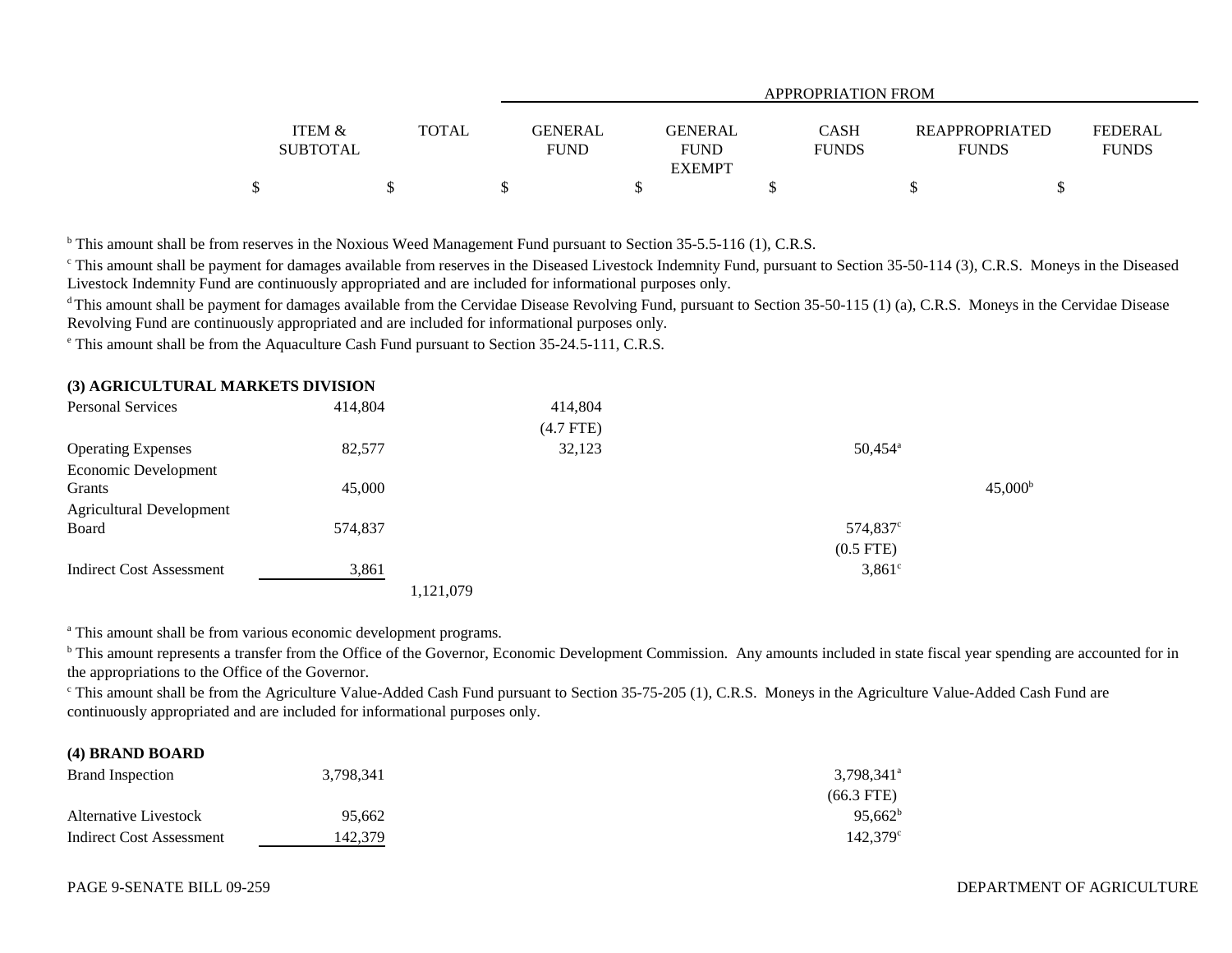|                                      |       |                               | APPROPRIATION FROM                      |                             |                                       |                                |  |  |  |
|--------------------------------------|-------|-------------------------------|-----------------------------------------|-----------------------------|---------------------------------------|--------------------------------|--|--|--|
| <b>ITEM &amp;</b><br><b>SUBTOTAL</b> | TOTAL | <b>GENERAL</b><br><b>FUND</b> | GENERAL<br><b>FUND</b><br><b>EXEMPT</b> | <b>CASH</b><br><b>FUNDS</b> | <b>REAPPROPRIATED</b><br><b>FUNDS</b> | <b>FEDERAL</b><br><b>FUNDS</b> |  |  |  |
|                                      |       |                               |                                         |                             |                                       |                                |  |  |  |

#### 4,036,382

<sup>a</sup> This amount shall be from the Brand Inspection Fund, pursuant to Section 35-41-102 (1), C.R.S.

<sup>b</sup> This amount shall be from the Alternative Livestock Farm Cash Fund, pursuant to Section 35-41.5-116, C.R.S.

<sup>c</sup> Indirect cost recoveries shall be from fees for service that are deposited into the Alternative Livestock Farm Cash Fund created in Section 35-41.5-116, C.R.S., and the Brand Inspection Fund created in Section 35-41-102 (1), C.R.S.

#### **(5) SPECIAL PURPOSE**

| Agriculture Management          |           |                          |
|---------------------------------|-----------|--------------------------|
| Fund                            | 2,098,540 | $2,098,540$ <sup>a</sup> |
|                                 |           | $(3.0$ FTE)              |
| Wine Promotion Board            | 472,317   | $472,317$ <sup>b</sup>   |
|                                 |           | $(1.5$ FTE)              |
| Vaccine and Service Fund        | 162,713   | $162,713^{\circ}$        |
| <b>Brand Estray Fund</b>        | 94,050    | $94,050$ <sup>d</sup>    |
| <b>Indirect Cost Assessment</b> | 34,749    | 34,749 <sup>e</sup>      |
|                                 | 2,862,369 |                          |

<sup>a</sup> This amount shall be from the Agriculture Management Fund created in Section 35-1-106.9, C.R.S.

<sup>b</sup> This amount shall be from the Colorado Wine Industry Development Fund pursuant to Section 35-29.5-105, C.R.S. Moneys in the Colorado Wine Industry Development Fund are continuously appropriated and are included for informational purposes only.

<sup>c</sup> This amount shall be from the Veterinary Vaccine and Service Fund pursuant to Section 35-50-106, C.R.S.

<sup>d</sup> This amount shall be from the Estray Fund pursuant to Section 35-41-102 (1), C.R.S.

e Of this amount, \$23,166 shall be from Agriculture Management Fund created in Section 35-1-106.9, C.R.S., and \$11,583 shall be from the Colorado Wine Industry Development Fund created in Section 35-29.5-105, C.R.S.

# **(6) COLORADO STATE FAIR** Program Costs 8,329,073 8,329,073 8,329,073 8,329,073 8,329,073 8,329,073 8,329,073 8,329,073 8,429 and the state of the state of the state of the state of the state of the state of the state of the state of the state of t (26.9 FTE) Indirect Cost Assessment 131,803 131,803 131,803 131,803 131,803 131,803 131,803 131,803 131,803 131,803 131,803 131,803 131,803 131,803 131,803 131,803 131,803 131,803 131,803 131,803 131,803 131,80 1